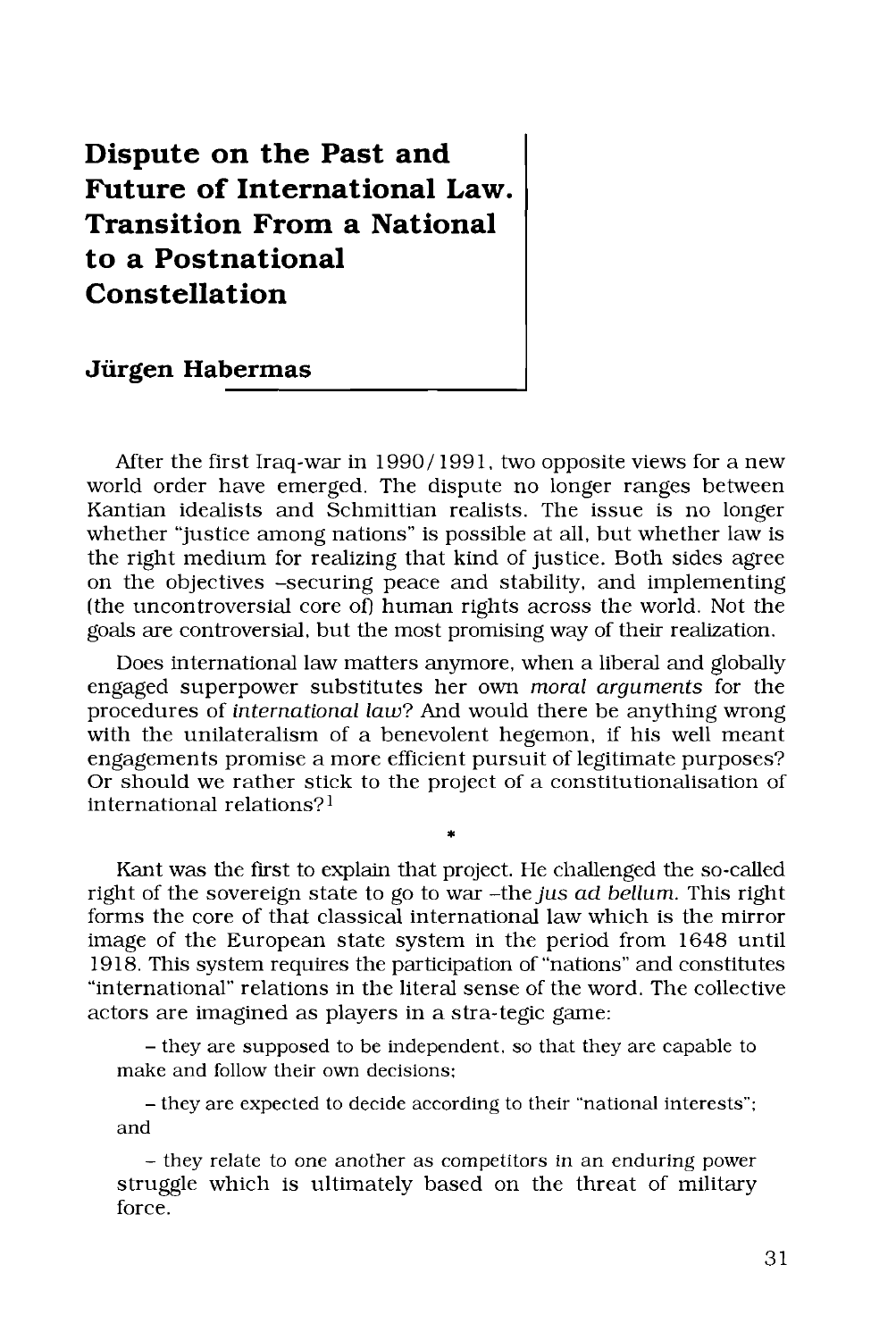The rules of the game are set up by international law, $2$  which defi-nes:

1. the requirements for participation: a state's sovereignty depends on inter-national recognition;

2. the qualifications for the status of a sovereign power: a sovereign state must be capable to effe-ctively control social and territorial boundaries, and to maintain law and order within these borders;

3. the status of sovereignty:

- a sovereign state enjoys the right to go to war any time without ju-stification (the jus *ad bellum),* whereas it must not interfere with the *internal* affairs of another state (the principle of non-intervention);

- a sovereign state can at worst fail by standards of prudence and efficiency, not by law or morality. Neither the state nor any individual functionary must be prosecuted by another authority;

- a sovereign state reserves the right to prosecute war crimes (violations of the *jus in hello)* under its own jurisdiction.

The moral content of classical international law is rather thin. Not regarding differences in size of territory, population and actual power, the mutual recognition of sovereignty establishes a legal symmetry among states. The price for this *equality in legal status* is the release of violence and the instability of an anarchic state of nature in the international arena. That was too high a price for Kant, who did not believe in the promise that peace would result from a balance of powers stalling one another.

A more substantive kind of equality was at the time exemplified by those republics that emerged from the American and the French revolution. They embodied *civic equality* in symmetric relations among individual citizens, not states. Kant now conceived the international competition between collective actors as an analogue of the original state of nature that is said to have once obtained between pre-social individuals, and then maintained that the social contract by which those individuals entered a *national* community of citizens remains incomplete until these same citizens find a similar exit from the hitherto untamed *international* state of nature. Kant thus arrived at the revolutionary idea of transforming international law, as a law of states, into cosmopolitan law, as a law of individuals who do not only carry the rights of citizens of their respective national communities but also the rights of citizens of a "cosmopolitan commonwealth" -rights of world-citizens *(Weltbürger)*. And perpetual peace should be a result from such a transition of an international to a cosmopolitan order: "There is no possible way except through the constitution of a legal order among peoples, based upon enforceable public laws to which each state must submit (by analogy with the civil or political legal order among individual human beings)".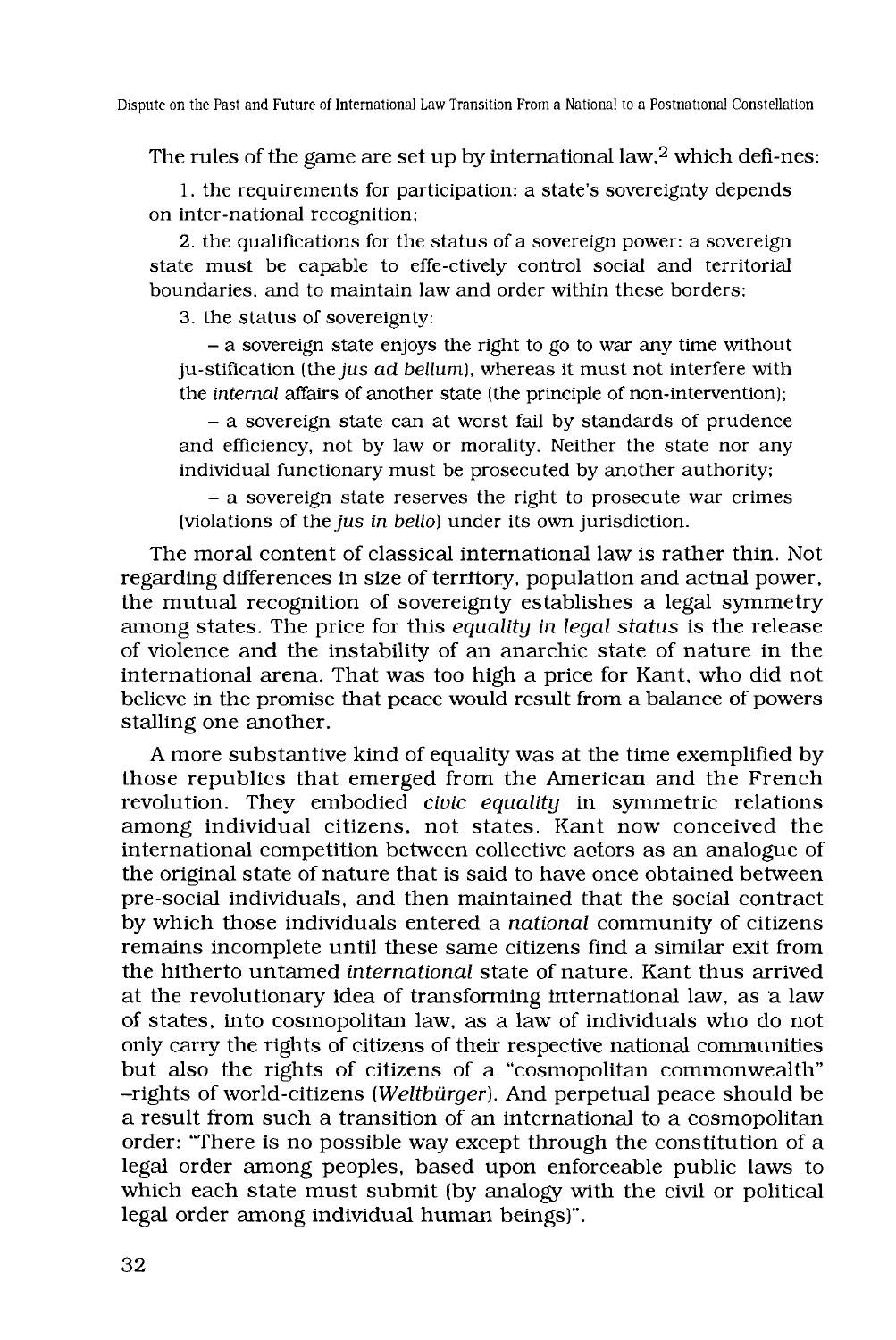Kant speaks at this place of a Völkerstaat, a state of peoples.<sup>3</sup> But two years later, when he explicitly deals with the issue of "Perpetual Peace", he is willing to distinguish between a *Völkerstaat*, which is suspicious of degenerating into despotism, and a *Völkerbund,* a voluntary league of sovereign nation states.<sup>4</sup> Certainly, Kant did not give up altogether the idea of a "world-republic", but he was not convinced of the *feasibility* of that project under present conditions. He looked, instead, for an achievable surrogate and found it in a federation of sovereign states which retain a right to exit. It is in fact a federation of peaceful democracies, which is supposed to form the core of a future, ever more inclusive union of states, all of which will finally "feel obligated" to submit international conflicts to arbitration rather than military force.

So, Kant developed his idea of a cosmopolitan order *(weltbürgerlicher Zustand)* from a projection: the normative substance of both, democratic citizenship and human rights, is carried over from the national onto the international level. However, as a child of his times, he was struck by a kind of culture- and colour-blindness with regard to three important facts:

1. insensitive to the rise of a new historical consciousness and the growing awareness of cultural differences, Kant could not anticipate the explosive potential of nationalism of the 19th and 20th centuries;

2. bound to the view of a superiority of the European civilization and race, Kant did not realize the implications of the fact that international law was tailored to a small number of privileged Christian nations: they regarded only one another as equal, whereas the rest of the world was up for colonization and missionary purposes;

3. nor did Kant recognize the dependency of international law on the extralegal background of a shared Christian culture, capable of at least containing violence within the range of limited wars between cabinets rather than peoples.

These blind spots indicate a lack of the very kind of mutual perspective taking that Kant himself requires for transforming international into cosmopolitan law.

•

The actual transformation had to wait for the shocking horrors of World War I. Hence, the attempt to constrain the right of sovereign states to go to war remained on the political agenda. The Briand-Kellog-Pact settled in 1928 the prohibition of wars of aggression. However, without a codification of international crimes, without a court with the competence to prosecute such crimes, and without an authority that is willing and capable to execute sanctions against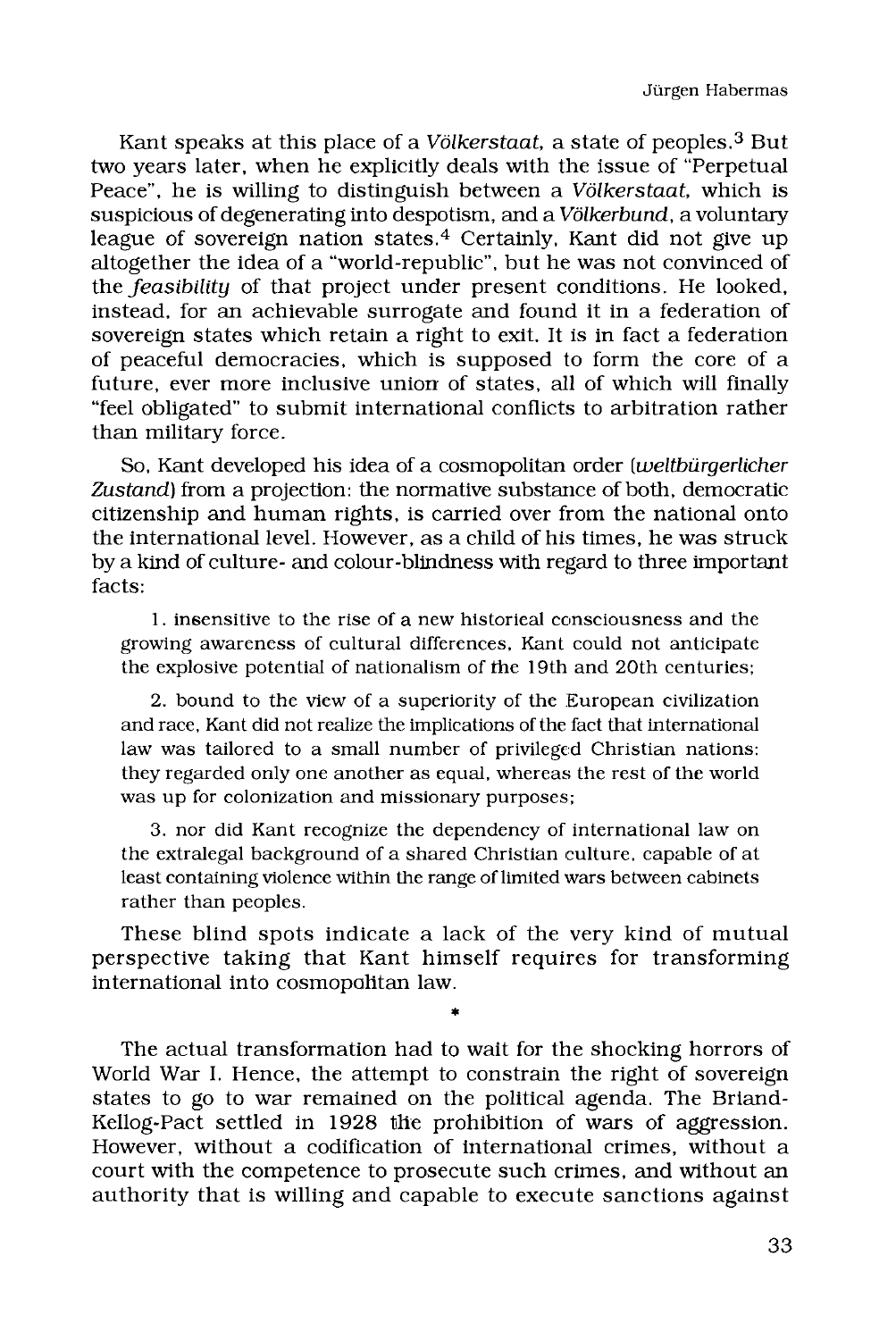perpetrating states, the League of Nations could not prevent Japan from conquering Manchuria, nor Italy from annexing Abyssinia, nor Germany from devastating almost all of Europe -and the moral substance of its own culture .

The atrocities of World War II, culminating in the extermination of the European Jews, and the mass-crimes of totalitarian regimes against their own citizens, finally shattered the legal presumption of the moral indifference of sovereign states. The monstrous political crimes were sufficient evidence for the conclusion that states, governments and its military and civil functionaries must no longer enjoy immunity from international prosecution. In anticipation of what later has been incorporated in international law, the military tribunals of Nuremberg and Tokyo condemned individual representatives, officials and private collaborators of the defeated regimes for the crime of war, for crimes in war and crimes against humanity. That was the deathblow for the classical conception of international law as a law of states.

Compared with the shameful failure of the League of Nations, the second half of the short 20th century is marked by an ironical contrast between successful legal innovations and the cold war blockade of implementation. In the light of Kant's idea of a cosmopolitan order, these legal innovations were at the same time more radical and more realistic than Kant's own surrogate of a voluntary league of nations:

- At the level of principles, the coupling of the UN-Charter with the *Declaration of Human Rights* is a revolutionary step. The international community is thereby placed under the obligation to spread and implement worldwide the same principles that are so far embodied within constitutional states only.

- At the organizational level the United Nations follows an inclusive design, admitting liberal, authoritarian and despotic states alike. This creates a tension between the principles of the Charter and the actual human rights standards of many member states.

- The tension is intensified by the composition of a security council that integrates the great powers, apart from their internal constitution, by trading the concession of veto-power for active cooperation.

- The world-organization is expected to protect international security on the basis of a general prohibition the use of military force, except in the narrowly defined case of self-defense. Thus, the principle of nonintervention does no longer apply to deviating members.

- The agenda of the United Nations extends, beyond the Kantian focus on peace-keeping, to the promotion and implementation of human rights across the world. The Charter calls for sanctions against rule violating states, if necessary with military force.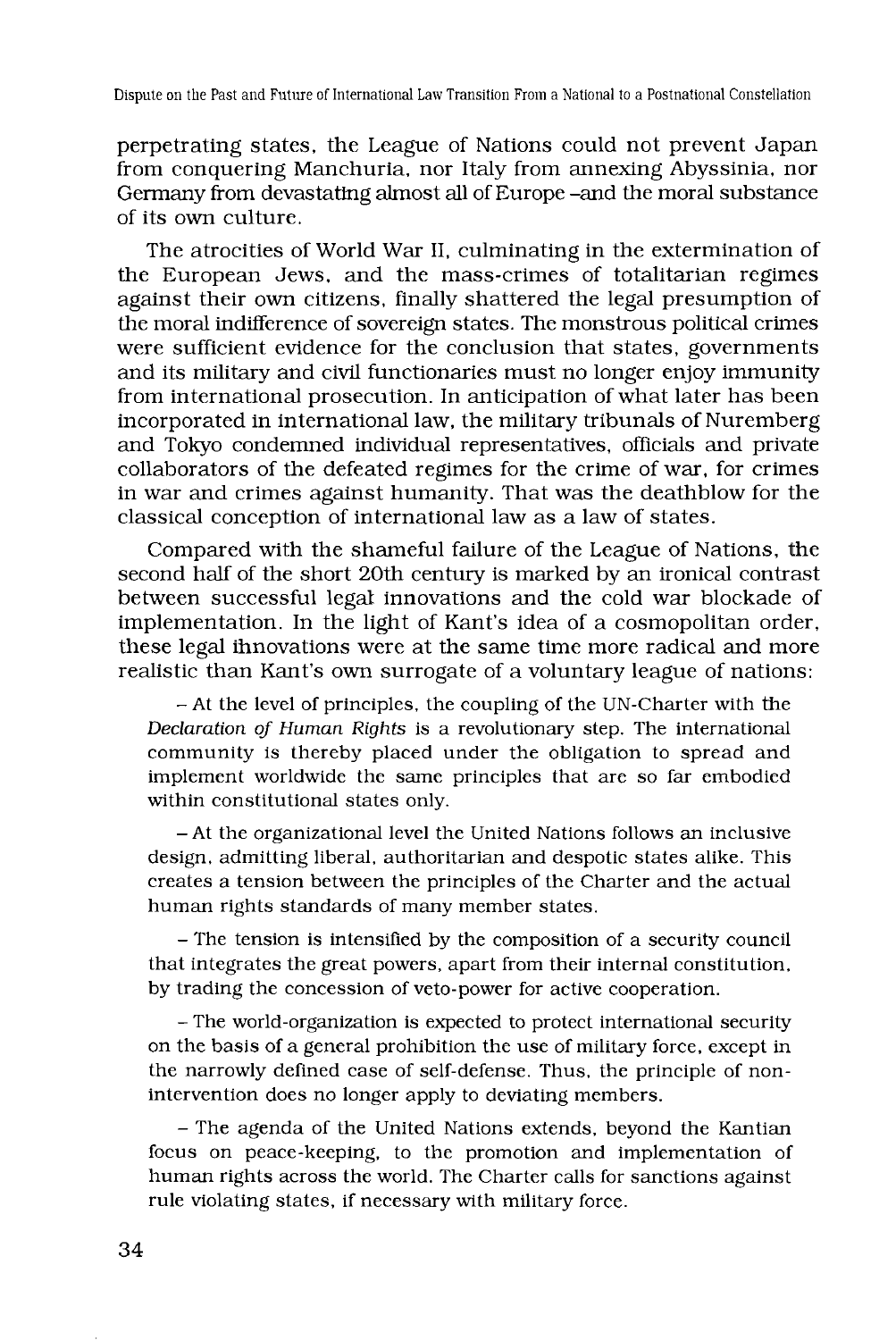Finally, the *International Covenants on Civil and Political Rights*  as well as on *Economic, Social and Cultural Rights* establish a worldwide watch and report system for human-rights violations, and they also provide channels for legal complaints of individual citizens against their own perpetrating governments. This fact is of principal relevance insofar as it confirms that the individual citizen is now recognized *immediately* as a subject of international law. <sup>5</sup>

In all these regards -the constitutional features of the worldorganization, its composition and internal structure, the prohibition of wars of aggression and the corresponding limitation of the principle of non-intervention, the human rights agenda, individual legal responsibility of functionaries and the recognition of individuals as subjects of international law- the legal frame of the United Nations surpasses Kant's proposal for a voluntary League of Nations, heading in the very direction of a transition from international to cosmopolitan law.

**\*** 

At this place it is appropriate to reflect for a moment on the influential counterargument raised by Carl Schmitt against that whole idea. The attempt to pacify the belligerence of nations must fail, and justice cannot prevail among nations, because any notion of justice will remain essentially contested between them. Any universalistic claim for the justification of violent interference with the sovereignty of another state is, so the argument goes, just a cover for the partial interests of an aggressor, who seeks an unfair advantage by incriminating his opponent. The denial of the status of an honest enemy, or *justus hostis,* introduces a moral asymmetry in the relationship between parties that deserve to be treated as equals. Worse, the inflammatory moral loading of an indifferent type of war intensifies the conflict itself. A moralized war can no longer be kept within the limits of a civilizing jus *in hello.* 

At first glance, the argument is unconvincing. The complaint about *moralization* seems to go astray, because a constitutionalization of international relations would mean a *legalization*. Provided that the required legal procedures were only implemented, the shields of positive law would protect defendants against rush moral condemnations. When Schmitt nevertheless maintains that legal pacifism will yield to a moralizing unleashing of violence, he tacitly presupposes, that attempts at legalization must fail anyway and that these failures will set free destructive moral energies.

Schmitt denies the possibility of a consensus on a political conception of justice -e.g. democracy and human rights- among competing nations. But he never discusses the philosophical issue of moral non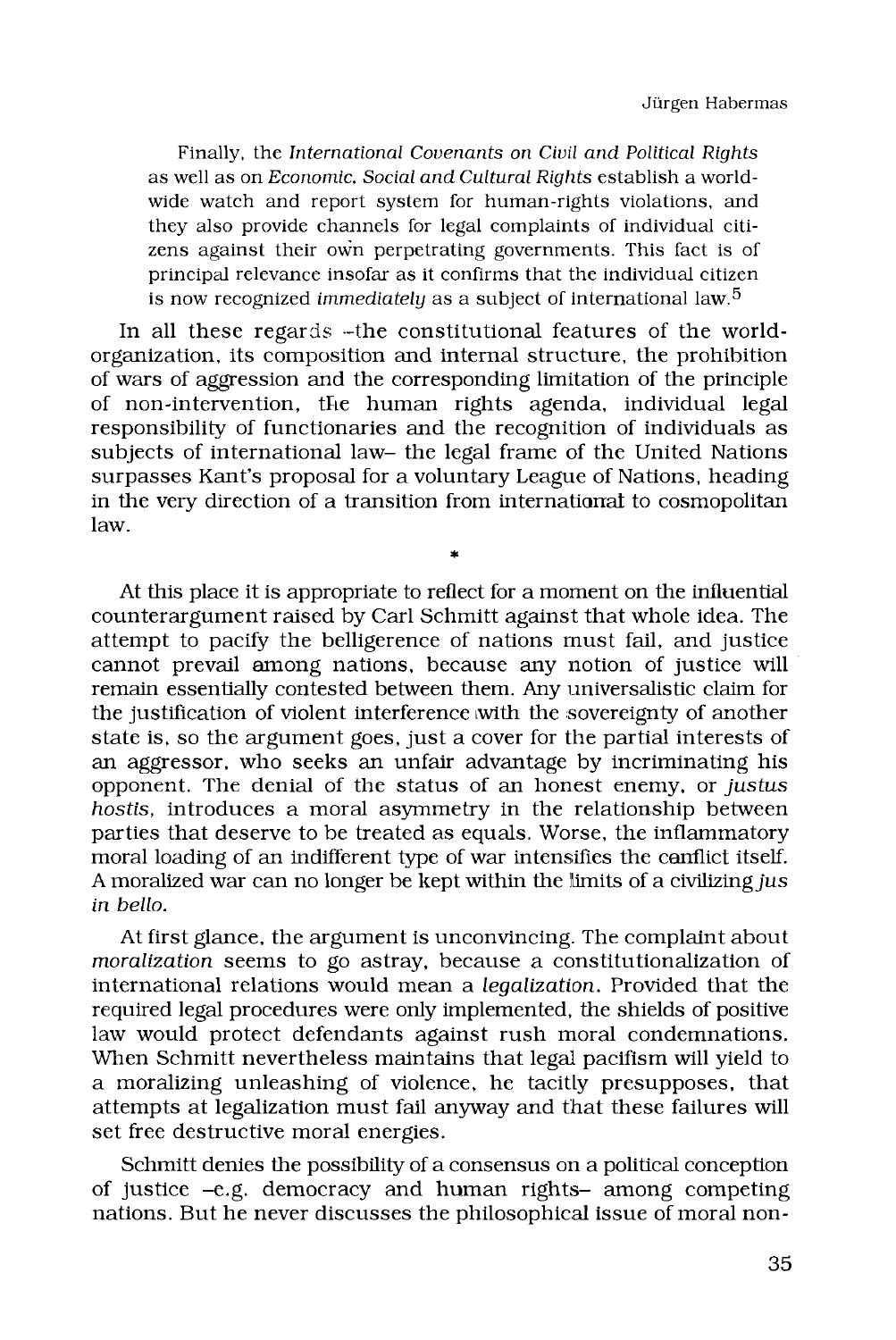Dispute on the Past and Future of International Law Transition From a National to a Postnational Constellation

cognitivism on its merits. He rather grounds his skepticism about the priority of the right over the good in a dubious metaphysical conception of "the Political": Schmitt is convinced that the antagonism between self-asserting nations which must maintain their collective identities polemically against one another will persist forever.

This kind of political existentialism still depends on the model of an instable power balance between independent collective actors who are set free from any normative considerations and only pursue their self-defined interests. That model, however, does not apply anymore. The image of international conflicts is no longer shaped by the classical type of wars between states. They have been replaced by three new threats to international peace: criminal states, failed states, and international terrorism. $6$  Once states are no longer the monopolists and masters of war, the fear of the moralizing consequences of mistaken efforts to outlaw wars is loosing its object.

The present political crimes and security problems are symptoms of a postnational constellation. This shift in constellation results from a globalization of trade and production, of markets and media, of traffic and tourism, of communication and culture, of risks in the dimensions of health and environment, crime and security. States are more and more entangled in the networks of an increasingly interdependent world society, the functional differentiation of which crosses national boundaries unconcerned.

These systemic processes destroy some conditions for the maintenance of that independence that once was a prerequisite for the recognition of state-sovereignty:

- national states face more and more functional problems that require international cooperation;

- they share the international arena with global players of different kinds (multinational corporations, non-governmental organizations, transnational organizations etc.);

- they form and enter supranational organizations (EU or ASEAN) or regional regimes (NATO or EOWAC);

- they loose competences (e.g. in the control and extraction of national tax resources) and gain new space for exerting different sorts of influence.

The quicker states learn to filter their national interests into various channels of transnational and supranational governance, the more they substitute soft power for traditional forms of diplomatic pressure and military threat, thus blurring of the lines between domestic and foreign policy. <sup>7</sup>

The legal innovations associated with the UN had more or less remained a fleet in being which could not start to move until the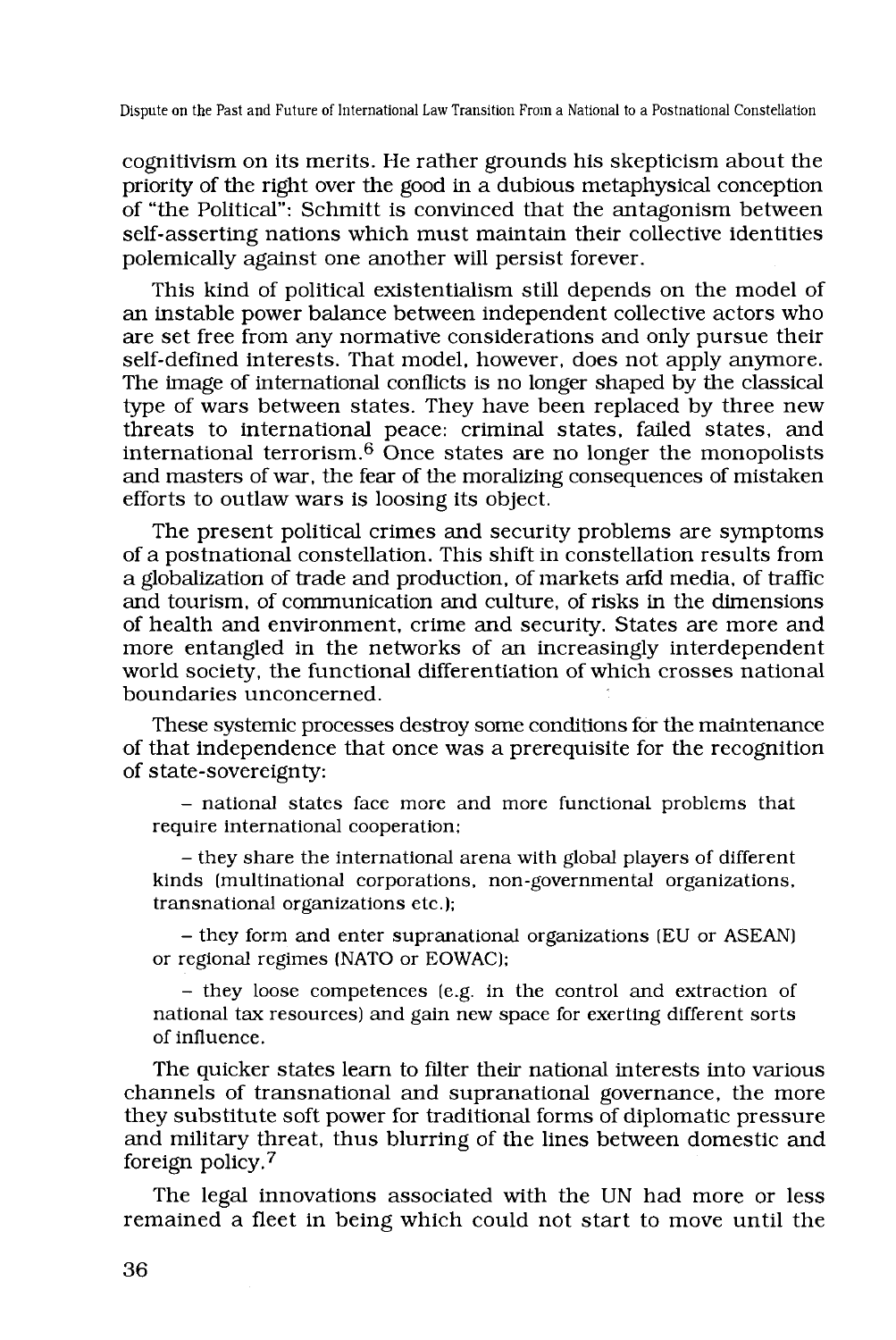dissolution of a bipolar world removed the main reasons for a blockade of the Security Council. Since then some of the rusty legal instruments of the UN were put to work:

1. the Security Council decided on several peace-keeping and peace-enforcing interventions in order to stop aggressions and civil wars (Iraq, Somalia, Rwanda, Haiti and Bosnia);

2. two of these engagements led to establishing war tribunals (for Rwanda and the former Yugoslavia), while the installing of an International Penal Court and the codification of international crimes are still in the making;

3. the new category of para- or outlaw-states reveals that the international recognition of sovereignty is more and more depending on compliance with security- and human rights standards. <sup>8</sup>

And yet, a sober cross-check for this apparent progress in the constitutionalization of international relations is far from being satisfying. The financial and military resources for UN-interventions are controlled by individual member-states. The international organization cannot yet dispose over forces of its own, but depends in each case on the good will of national governments which in turn depend on the support of their constituencies. Due to half-hearted commitments, the engagement in Somalia turned out to be a total faihrre. Even worse than miscarried interventions are non-interventions, e.g. in Sudan, Angola, Congo, Nigeria, Sri Lanka and, for too long a time, also in Afghanistan. The monstrous selectivity of what the Security Council takes into consideration and decides upon is telling for a shameless predominance of national interests over legitimate global concerns. And the veto-power can still paralyze the Council –as in the case of Kosovo, when the intervention of a regional regime of democratic states got a formal legitimation only after the fact. What is missing is a companion to national police law, namely strict regulations for the execution of peace-enforcing UN missions which always also threaten innocent lives.

The fact that the Bush Government refused to recognize the Rome Statute for establishing an International Penal Court in The Hague does, however, indicate something more troubling than mere time-lags, faults and failures in the more than 80 years of a legal development, of which the United States have been the driving force from the very beginning. The unauthorized intervention in Iraq, with the concomitant attempt to marginalize the United Nations, indicates a principal shift in direction of international law policies. Let me, therefore, return to the question: Is the United Nations' lack in efficiency and in capability to act a sufficient reason for a break with the normative premises of the Kantian project as a whole?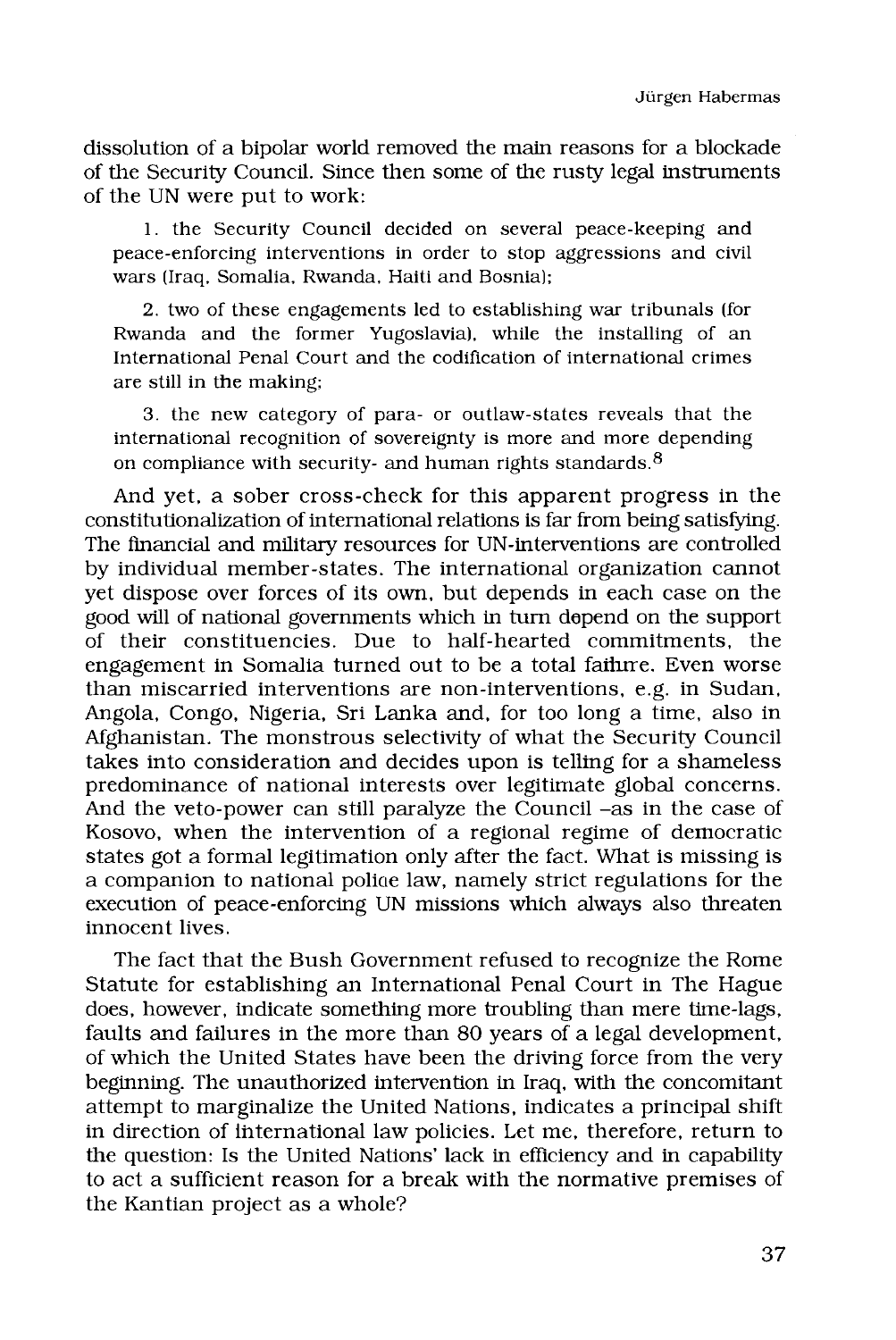Dispute on the Past and Future of International Law Transition From a National to a Postnational Constellation

Let us assume, for the sake of my argument, which the high-handed policy for a *Pax Americana* is still meant to pursue the original goals of securing international peace and fostering human rights across the world. Even this best case scenario of the *benevolent hegemon* meets, for cognitive reasons, insurmountable obstacles in identifying those courses of action and those kinds of initiative that accord with shared interests of the international community. The most circumspect state that decides only in its own authority on humanitarian interventions, on cases of self-defense, on international tribunals etc. can never be sure whether or not it actually disentangles its national interests from the shared and generalizable ones. This is not a question of good will or bad intention but an issue of the epistemology of practical deliberation. Any anticipation from one side, of what should be acceptable for all sides, cannot be checked but by subjecting a supposedly impartial proposal to an inclusive process of deliberation, by the rules of which all parties involved are equally required to take into consideration the perspectives of the other participants, too. This is the cognitive purpose of impartial judgment that legal procedures are expected to serve, in the global as well as in the domestic arena.

Benevolent unilateralism is deficient in terms of a lack of legal provisions for impartiality and legitimacy. This deficiency cannot be compensated by an internal democratic structure of the good hegemon. Citizens face the same problem as governments. Citizens of one political community cannot anticipate the results of an appropriate local interpretation and application that universal values undergo in the different cultural context of another political community. The lucky circumstance that the present super-power is identical with the oldest constitutional democracy on the globe gives us, on the other hand, some reason for hope. The affinity in value-orientations between the domestic political culture of the only remaining superpower on one side, and the cosmopolitan project on the other, at least facilitates a possible return of a future US-Government to the original mission of the nation that was the primary promoter of a constitutionalization of international politics.

The postnational constellation meets that project half-way. The everyday experience of growing interdependence within a more and more complex world-society inconspicuously changes the self-perceptions of nations-states and their citizens. Formerly independent actors learn to accept the role of cooperating parties in transnational networks and that of committed members of supranational organizations. We must not underestimate the consciousness-raising impact of international disputes and discourses instigated by the construction of new legal frameworks. Through participation in legal communication and interpretation, norms which are at first recognized only verbally, in